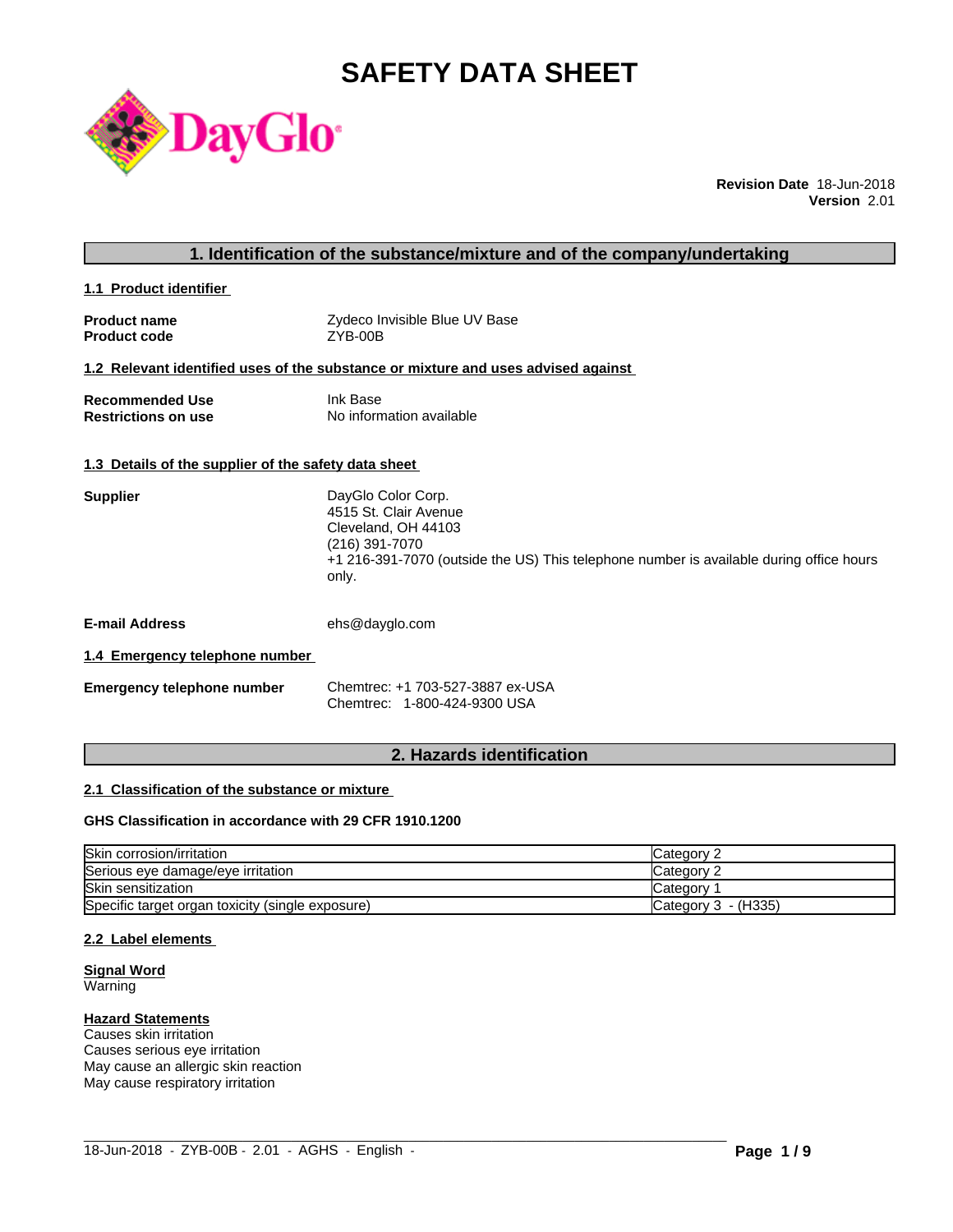

#### **Precautionary Statements - Prevention**

Wash face, hands and any exposed skin thoroughly after handling Avoid breathing dust/fume/gas/mist/vapors/spray Contaminated work clothing should not be allowed out of the workplace Use only outdoors or in a well-ventilated area Wear protective gloves/clothing and eye/face protection

#### **Precautionary Statements - Response**

Specific treatment (see .? on this label) IF IN EYES: Rinse cautiously with water for several minutes. Remove contact lenses, if present and easy to do. Continue rinsing If eye irritation persists: Get medical advice/attention IF ON SKIN: Wash with plenty of water and soap Take off contaminated clothing and wash it before reuse If skin irritation or rash occurs: Get medical advice/attention IF INHALED: Remove person to fresh air and keep comfortable for breathing Call a POISON CENTER or doctor if you feel unwell

#### **Precautionary Statements - Storage**

Store in a well-ventilated place. Keep container tightly closed Store locked up

#### **Precautionary Statements - Disposal**

Dispose of contents/container to an approved waste disposal plant

#### **2.3. Other Hazards Hazards not otherwise classified (HNOC)** Not Applicable

#### **2.4 Other information**

Not Applicable

**Unknown Acute Toxicity**  $\leq 1\%$  of the mixture consists of ingredient(s) of unknown toxicity

# **3. Composition/Information on Ingredients**

# **Substance**

**Mixture**

| <b>Chemical Name</b>                                                                    | CAS No.                | Weight-%       |  |
|-----------------------------------------------------------------------------------------|------------------------|----------------|--|
| Tripropylene alvcol<br>I diacrvlate                                                     | 12978-66-5             | 20<br>-30      |  |
| Ethoxylated trimethylolpropane triacrylate                                              | 28961<br>$`1 - 43 - 5$ | ົ<br>-30<br>zυ |  |
| The exact perceptage (concentration) of composition has been withhold as a trade coaret |                        |                |  |

The exact percentage (concentration) of composition has been withheld as a trade secret.

#### **4. First aid measures**

#### **4.1 Description of first-aid measures**

#### **General advice** No information available.

**Eye contact** Immediately flush with plenty of water. After initial flushing, remove any contact lenses and continue flushing for at least 15 minutes. Keep eye wide open while rinsing. Seek immediate medical attention/advice.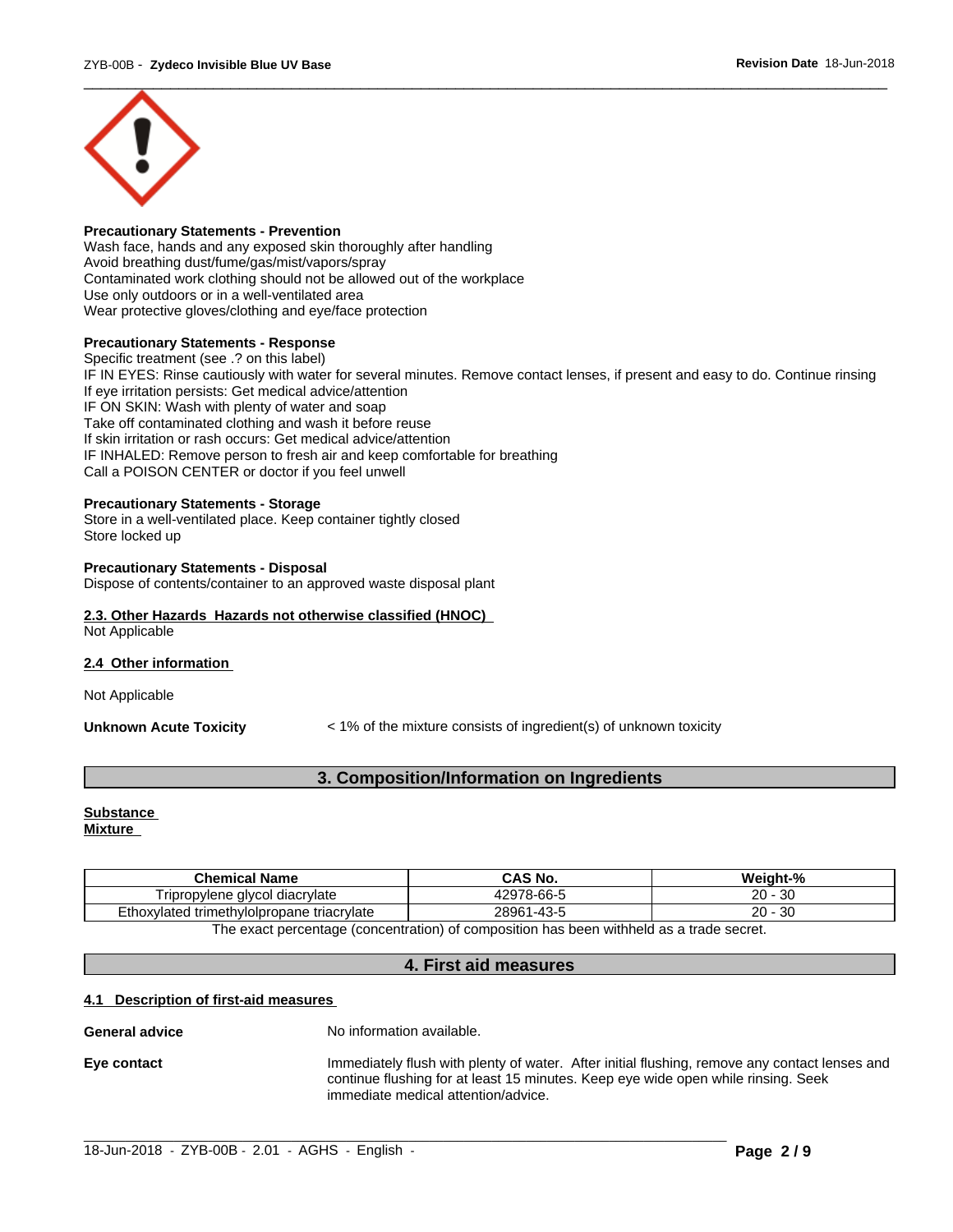| <b>Skin contact</b>                                                            | Wash off immediately with soap and plenty of water. Remove all contaminated clothes and<br>shoes. Call a physician immediately. |  |  |
|--------------------------------------------------------------------------------|---------------------------------------------------------------------------------------------------------------------------------|--|--|
| <b>Inhalation</b>                                                              | Move to fresh air. If symptoms persist, call a physician.                                                                       |  |  |
| Ingestion                                                                      | Do NOT induce vomiting. Drink plenty of water. Consult a physician.                                                             |  |  |
| 4.2 Most important symptoms and effects, both acute and delayed                |                                                                                                                                 |  |  |
| <b>Symptoms</b>                                                                | See Section 2.2, Label Elements and/or Section 11, Toxicological effects.                                                       |  |  |
| 4.3 Indication of any immediate medical attention and special treatment needed |                                                                                                                                 |  |  |
| Notes to physician                                                             | Treat symptomatically.                                                                                                          |  |  |

 $\overline{\phantom{a}}$  ,  $\overline{\phantom{a}}$  ,  $\overline{\phantom{a}}$  ,  $\overline{\phantom{a}}$  ,  $\overline{\phantom{a}}$  ,  $\overline{\phantom{a}}$  ,  $\overline{\phantom{a}}$  ,  $\overline{\phantom{a}}$  ,  $\overline{\phantom{a}}$  ,  $\overline{\phantom{a}}$  ,  $\overline{\phantom{a}}$  ,  $\overline{\phantom{a}}$  ,  $\overline{\phantom{a}}$  ,  $\overline{\phantom{a}}$  ,  $\overline{\phantom{a}}$  ,  $\overline{\phantom{a}}$ 

# **5. Fire-Fighting Measures**

#### **5.1 Extinguishing media**

#### **Suitable extinguishing media**

Use extinguishing measures that are appropriate to local circumstances and the surrounding environment.

#### **Unsuitable Extinguishing Media** None.

#### **5.2 Special hazards arising from the substance or mixture**

#### **Special Hazard**

None known based on information supplied.

**Hazardous Combustion Products** Carbon oxides. Nitrogen oxides (NOx).

**Explosion Data Sensitivity to Mechanical Impact** None.

**Sensitivity to Static Discharge** None.

#### **5.3 Advice for firefighters**

As in any fire, wear self-contained breathing apparatus pressure-demand, MSHA/NIOSH (approved or equivalent) and full protective gear.

### **6. Accidental Release Measures**

#### **6.1 Personal precautions, protective equipment and emergency procedures**

Ensure adequate ventilation, especially in confined areas. Use personal protective equipment.

#### **6.2 Environmental precautions**

Prevent product from entering drains. See Section 12 for additional Ecological information.

#### **6.3 Methods and materials for containment and cleaning up**

| <b>Methods for Containment</b> | Dike to collect large liquid spills. Absorb with earth, sand or other non-combustible material<br>and transfer to containers for later disposal. |
|--------------------------------|--------------------------------------------------------------------------------------------------------------------------------------------------|
| Methods for cleaning up        | Soak up with inert absorbent material. Keep in suitable and closed containers for disposal.                                                      |

#### **7. Handling and storage**

#### **7.1 Precautions for safe handling**

**Advice on safe handling** Prevent contact with skin, eyes and clothing. Wash thoroughly after handling.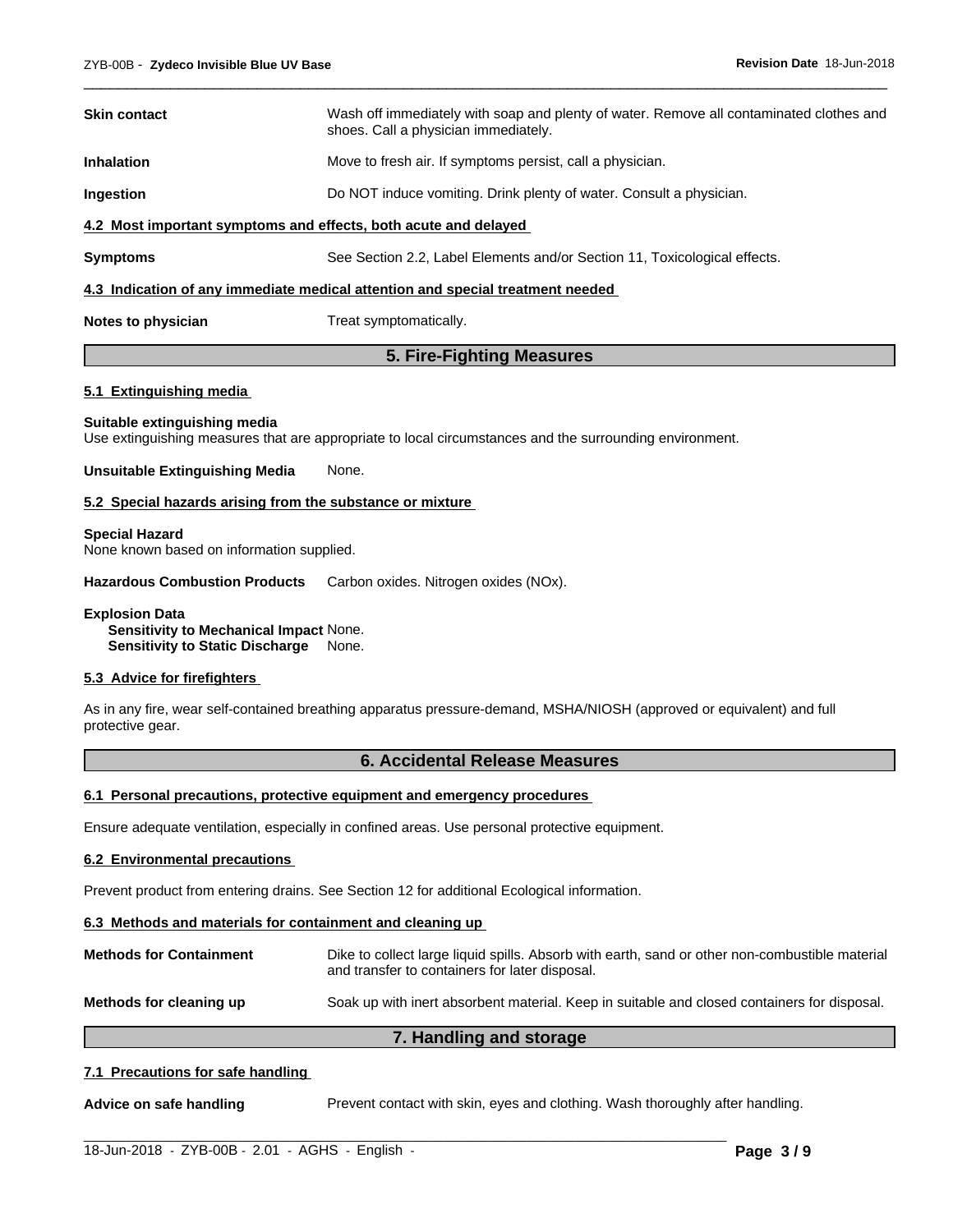|                           | 8. Exposure controls/personal protection                                                                          |  |  |
|---------------------------|-------------------------------------------------------------------------------------------------------------------|--|--|
| <b>Materials to Avoid</b> | No materials to be especially mentioned.                                                                          |  |  |
| <b>Storage Conditions</b> | Keep at temperatures below .? °C. Protect from light.                                                             |  |  |
|                           | 7.2 Conditions for safe storage, including any incompatibilities                                                  |  |  |
| <b>Hygiene measures</b>   | When using, do not eat, drink or smoke. Handle in accordance with good industrial hygiene<br>and safety practice. |  |  |

 $\overline{\phantom{a}}$  ,  $\overline{\phantom{a}}$  ,  $\overline{\phantom{a}}$  ,  $\overline{\phantom{a}}$  ,  $\overline{\phantom{a}}$  ,  $\overline{\phantom{a}}$  ,  $\overline{\phantom{a}}$  ,  $\overline{\phantom{a}}$  ,  $\overline{\phantom{a}}$  ,  $\overline{\phantom{a}}$  ,  $\overline{\phantom{a}}$  ,  $\overline{\phantom{a}}$  ,  $\overline{\phantom{a}}$  ,  $\overline{\phantom{a}}$  ,  $\overline{\phantom{a}}$  ,  $\overline{\phantom{a}}$ 

# **8.1 Exposure Guidelines**

### **8.2 Appropriate engineering controls**

| <b>Engineering Measures</b> | Showers              |  |
|-----------------------------|----------------------|--|
|                             | Eyewash stations     |  |
|                             | Ventilation systems. |  |

# **8.3 Individual protection measures, such as personal protective equipment**

| <b>Eye/Face Protection</b>    | Wear chemical-resistant glasses and/or goggles and a face shield when eye and face<br>contact is possible due to handling and processing of material. |
|-------------------------------|-------------------------------------------------------------------------------------------------------------------------------------------------------|
| Skin and body protection      | Wear chemical resistant footwear and clothing such as gloves, an apron or a whole body<br>suit as appropriate.                                        |
| <b>Respiratory protection</b> | . NIOSH/MSHA approved respiratory protection should be worn if exposure is anticipated.                                                               |
| <b>Hygiene measures</b>       | See section 7 for more information                                                                                                                    |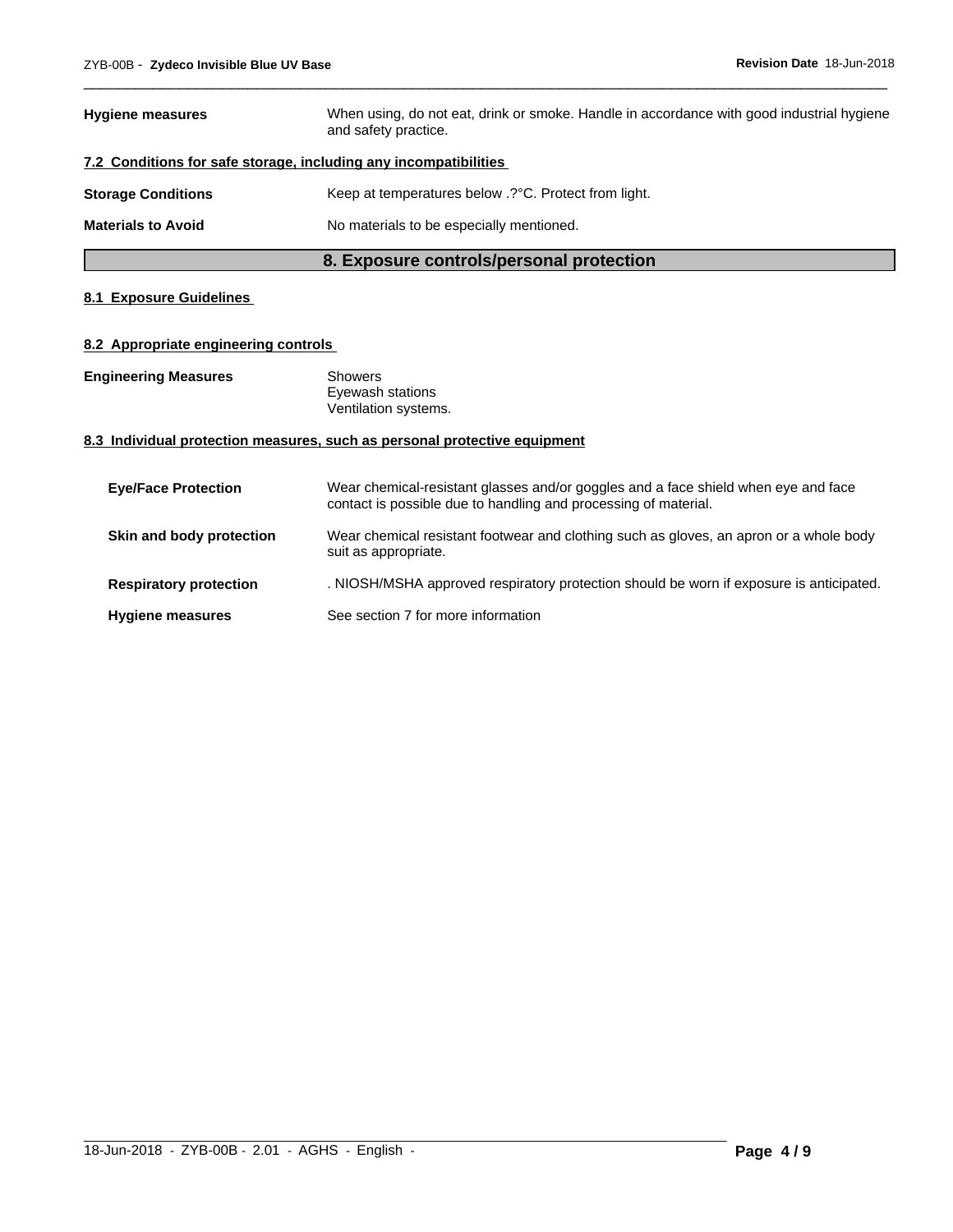# **9. Physical and chemical properties**

 $\overline{\phantom{a}}$  ,  $\overline{\phantom{a}}$  ,  $\overline{\phantom{a}}$  ,  $\overline{\phantom{a}}$  ,  $\overline{\phantom{a}}$  ,  $\overline{\phantom{a}}$  ,  $\overline{\phantom{a}}$  ,  $\overline{\phantom{a}}$  ,  $\overline{\phantom{a}}$  ,  $\overline{\phantom{a}}$  ,  $\overline{\phantom{a}}$  ,  $\overline{\phantom{a}}$  ,  $\overline{\phantom{a}}$  ,  $\overline{\phantom{a}}$  ,  $\overline{\phantom{a}}$  ,  $\overline{\phantom{a}}$ 

# **9.1 Information on basic physical and chemical properties**

| <b>Physical state</b>              | Liquid                 |                          |                          |
|------------------------------------|------------------------|--------------------------|--------------------------|
| Appearance                         | Liquid                 | <b>Color</b>             | White                    |
| Odor                               | Acrylates              | <b>Odor Threshold</b>    | No information available |
|                                    |                        |                          |                          |
| <b>Property</b>                    | <b>Values</b>          | Remarks • Methods        |                          |
| pH                                 |                        | No information available |                          |
| <b>Melting/freezing point</b>      |                        | No information available |                          |
| <b>Boiling point/boiling range</b> | $> 94$ °C / 201 °F     |                          |                          |
| <b>Flash Point</b>                 | $> 94$ °C $/ > 201$ °F |                          |                          |
| <b>Evaporation rate</b>            |                        | No information available |                          |
| Flammability (solid, gas)          |                        | No information available |                          |
| <b>Flammability Limits in Air</b>  |                        |                          |                          |
| upper flammability limit           |                        | No information available |                          |
| lower flammability limit           |                        | No information available |                          |
| Vapor pressure                     |                        | No information available |                          |
| <b>Vapor density</b>               |                        | No information available |                          |
| <b>Specific Gravity</b>            | 1.18                   |                          |                          |
| <b>Water solubility</b>            | Insoluble in water     |                          |                          |
| Solubility in other solvents       |                        | No information available |                          |
| <b>Partition coefficient</b>       |                        | No information available |                          |
| <b>Autoignition temperature</b>    |                        | No information available |                          |
| <b>Decomposition temperature</b>   |                        | No information available |                          |
| Viscosity, kinematic               |                        | No information available |                          |
| Viscosity, dynamic                 |                        | No information available |                          |
| <b>Explosive properties</b>        |                        | No information available |                          |
| <b>Oxidizing Properties</b>        |                        | No information available |                          |
| 9.2 Other information              |                        |                          |                          |
|                                    |                        |                          |                          |

**Volatile organic compounds (VOC)** 12 g/L **content**

# **10. Stability and Reactivity**

 $\_$  ,  $\_$  ,  $\_$  ,  $\_$  ,  $\_$  ,  $\_$  ,  $\_$  ,  $\_$  ,  $\_$  ,  $\_$  ,  $\_$  ,  $\_$  ,  $\_$  ,  $\_$  ,  $\_$  ,  $\_$  ,  $\_$  ,  $\_$  ,  $\_$  ,  $\_$  ,  $\_$  ,  $\_$  ,  $\_$  ,  $\_$  ,  $\_$  ,  $\_$  ,  $\_$  ,  $\_$  ,  $\_$  ,  $\_$  ,  $\_$  ,  $\_$  ,  $\_$  ,  $\_$  ,  $\_$  ,  $\_$  ,  $\_$  ,

#### **10.1 Reactivity**

No data available

### **10.2 Chemical stability**

Stable

#### **10.3 Possibility of hazardous reactions**

None under normal processing.

#### **10.4 Conditions to Avoid**

Heat (temperatures above flash point), sparks, ignition points, flames, static electricity.

#### **10.5 Incompatible Materials**

None known based on information supplied.

#### **10.6 Hazardous Decomposition Products**

None known based on information supplied.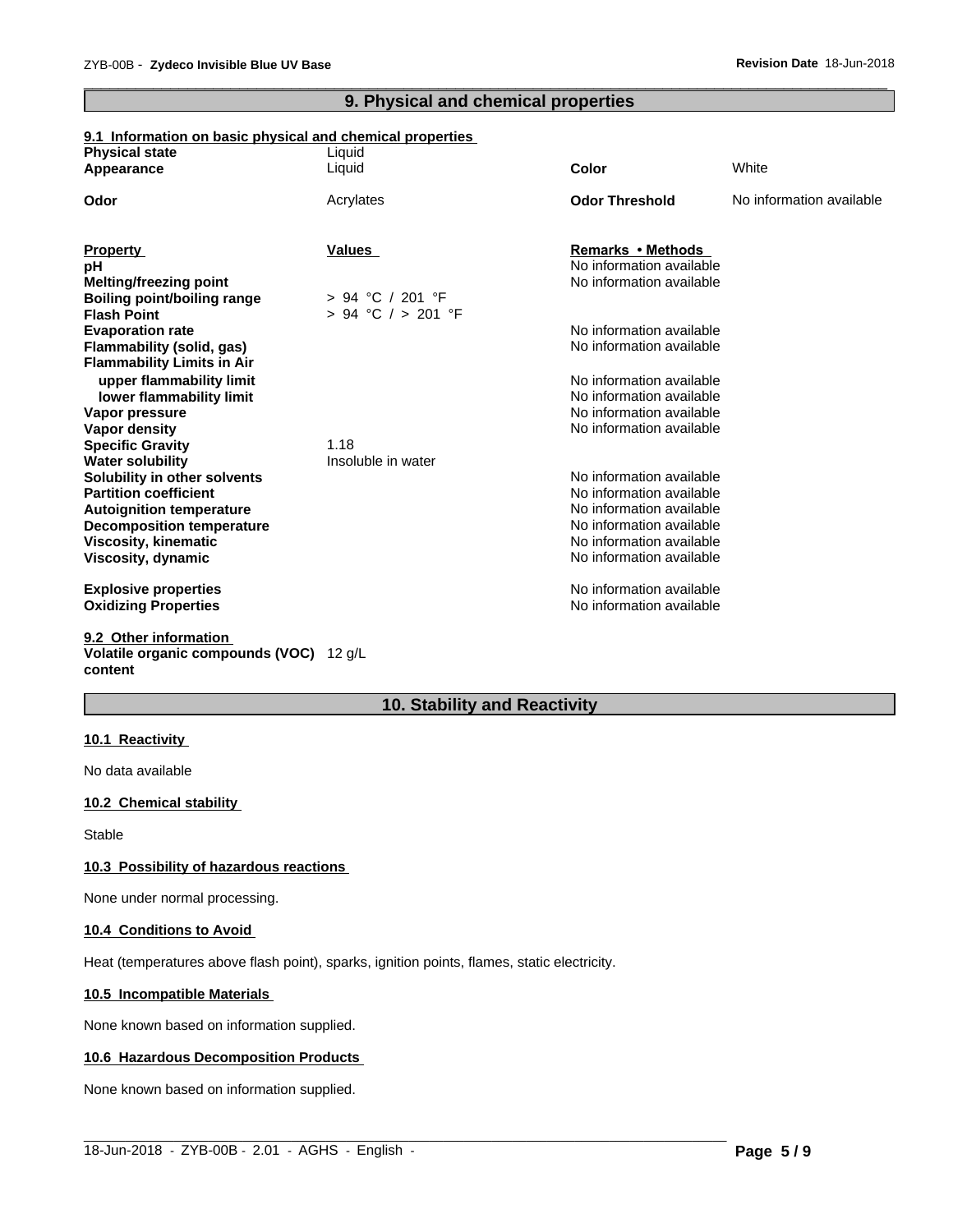# **11. Toxicological information**

 $\overline{\phantom{a}}$  ,  $\overline{\phantom{a}}$  ,  $\overline{\phantom{a}}$  ,  $\overline{\phantom{a}}$  ,  $\overline{\phantom{a}}$  ,  $\overline{\phantom{a}}$  ,  $\overline{\phantom{a}}$  ,  $\overline{\phantom{a}}$  ,  $\overline{\phantom{a}}$  ,  $\overline{\phantom{a}}$  ,  $\overline{\phantom{a}}$  ,  $\overline{\phantom{a}}$  ,  $\overline{\phantom{a}}$  ,  $\overline{\phantom{a}}$  ,  $\overline{\phantom{a}}$  ,  $\overline{\phantom{a}}$ 

# **11.1 Acute toxicity**

#### **Numerical measures of toxicity: Product Information**

Unknown Acute Toxicity  $\lt$  1% of the mixture consists of ingredient(s) of unknown toxicity

#### **Numerical measures of toxicity: Component Information**

| <b>Chemical Name</b>                         | LD50 Oral         | <b>LD50 Dermal</b>  | $\sim$ $\sim$ $\sim$<br><b>Inhalation</b><br>-650 |
|----------------------------------------------|-------------------|---------------------|---------------------------------------------------|
| Tripropylene glycol diacrylate<br>42978-66-5 | Rat<br>3000 mg/kg | Rabbit<br>a/ka<br>- |                                                   |

#### **11.2 Information on toxicologicaleffects**

#### **Skin corrosion/irritation**

Product Information

 $\overline{\cdot}$  Causes burns

• Repeated or prolonged skin contact may cause skin irritation and/or dermatitis and sensitization of susceptible persons

 $\_$  ,  $\_$  ,  $\_$  ,  $\_$  ,  $\_$  ,  $\_$  ,  $\_$  ,  $\_$  ,  $\_$  ,  $\_$  ,  $\_$  ,  $\_$  ,  $\_$  ,  $\_$  ,  $\_$  ,  $\_$  ,  $\_$  ,  $\_$  ,  $\_$  ,  $\_$  ,  $\_$  ,  $\_$  ,  $\_$  ,  $\_$  ,  $\_$  ,  $\_$  ,  $\_$  ,  $\_$  ,  $\_$  ,  $\_$  ,  $\_$  ,  $\_$  ,  $\_$  ,  $\_$  ,  $\_$  ,  $\_$  ,  $\_$  ,

Component Information

• No information available

#### **Serious eye damage/eye irritation**

Product Information • Risk of serious damage to eyes Component Information • No information available

#### **Respiratory or skin sensitization**

Product Information • May cause sensitization of susceptible persons Component Information • No information available

#### **Germ cell mutagenicity**

Product Information • No information available Component Information • No information available

#### **Carcinogenicity**

Product Information

• Contains no ingredient listed as a carcinogen

Component Information

• No information available

#### **Reproductive toxicity**

Product Information

• No information available Component Information

• No information available

**STOT - single exposure** No information available

**STOT - repeated exposure**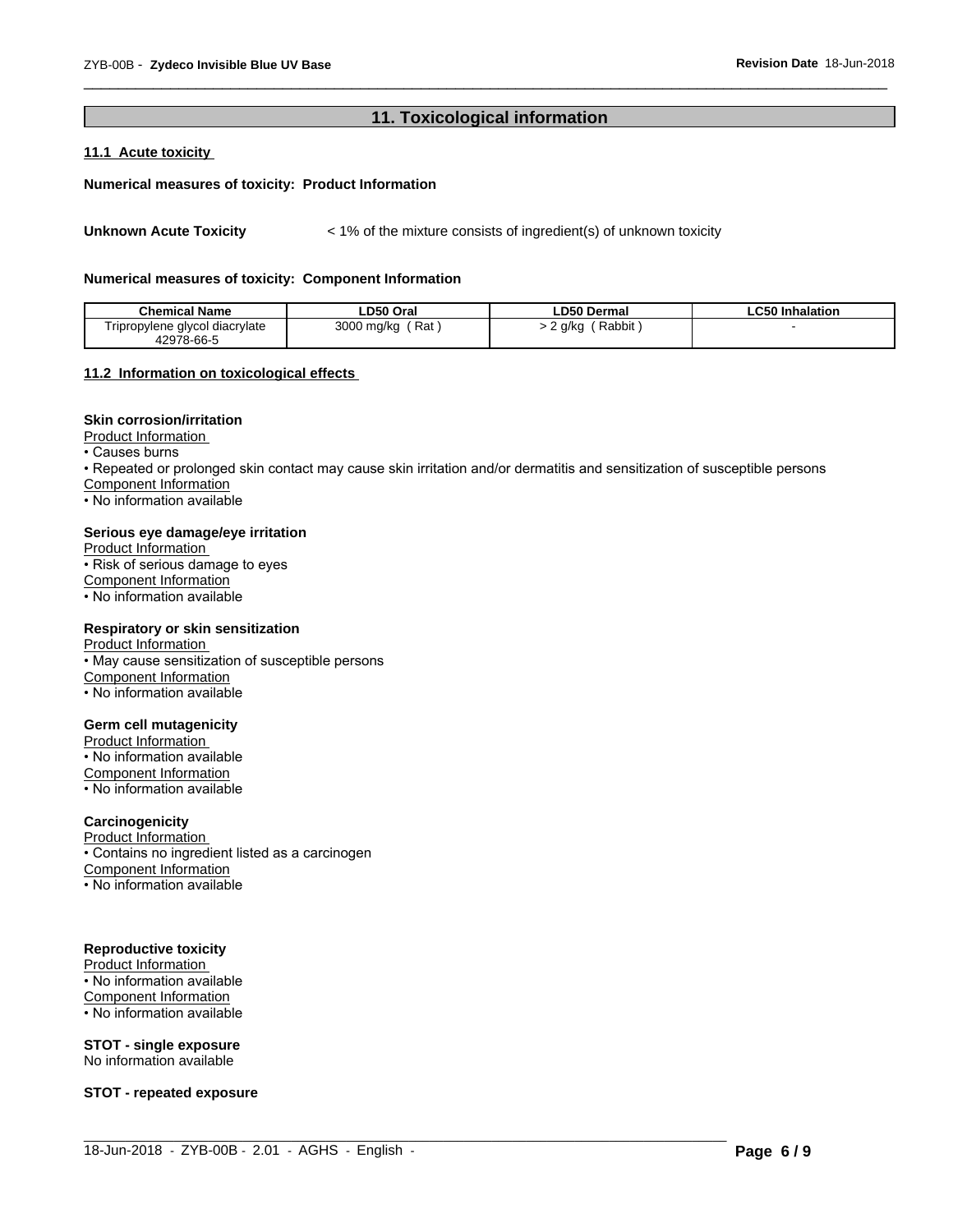$\overline{\phantom{a}}$  ,  $\overline{\phantom{a}}$  ,  $\overline{\phantom{a}}$  ,  $\overline{\phantom{a}}$  ,  $\overline{\phantom{a}}$  ,  $\overline{\phantom{a}}$  ,  $\overline{\phantom{a}}$  ,  $\overline{\phantom{a}}$  ,  $\overline{\phantom{a}}$  ,  $\overline{\phantom{a}}$  ,  $\overline{\phantom{a}}$  ,  $\overline{\phantom{a}}$  ,  $\overline{\phantom{a}}$  ,  $\overline{\phantom{a}}$  ,  $\overline{\phantom{a}}$  ,  $\overline{\phantom{a}}$ No information available

# **Other adverse effects**

Product Information • No information available Component Information • No information available

#### **Aspiration hazard**

Product Information • No information available Component Information • No information available

# **12. Ecological information**

# **12.1 Toxicity**

**Ecotoxicity No information available** 

 $<$  1 % of the mixture consists of components(s) of unknown hazards to the aquatic environment

#### **Ecotoxicity effects**

| <b>Chemical Name</b>           | <b>Toxicity to algae</b> | <b>Toxicity to fish</b> | <b>Toxicity to daphnia and other</b> |
|--------------------------------|--------------------------|-------------------------|--------------------------------------|
|                                |                          |                         |                                      |
|                                |                          |                         | aquatic invertebrates                |
| Tripropylene glycol diacrylate | EC50: 72 h Desmodesmus   |                         | EC50: 48 h Daphnia magna 88.7        |
| 42978-66-5                     | subspicatus 28 mg/L      |                         | mg/L                                 |

#### **12.2 Persistence and degradability**

No information available.

#### **12.3 Bioaccumulative potential**

Discharge into the environment must be avoided

| <b>Chemical Name</b>           | loq<br>Pow      |
|--------------------------------|-----------------|
| Tripropylene glycol diacrylate | ---<br><u>.</u> |
| 12078-66-5                     |                 |

#### **12.4 Mobility in soil**

No information available.

# **12.5 Other adverse effects**

No information available

# **13. Disposal Considerations**

#### **13.1 Waste treatment methods**

Dispose of in accordance with federal, state, and local regulations.

### **14. Transport Information**

**DOT** Not regulated

**MEX** Not known

**IMDG**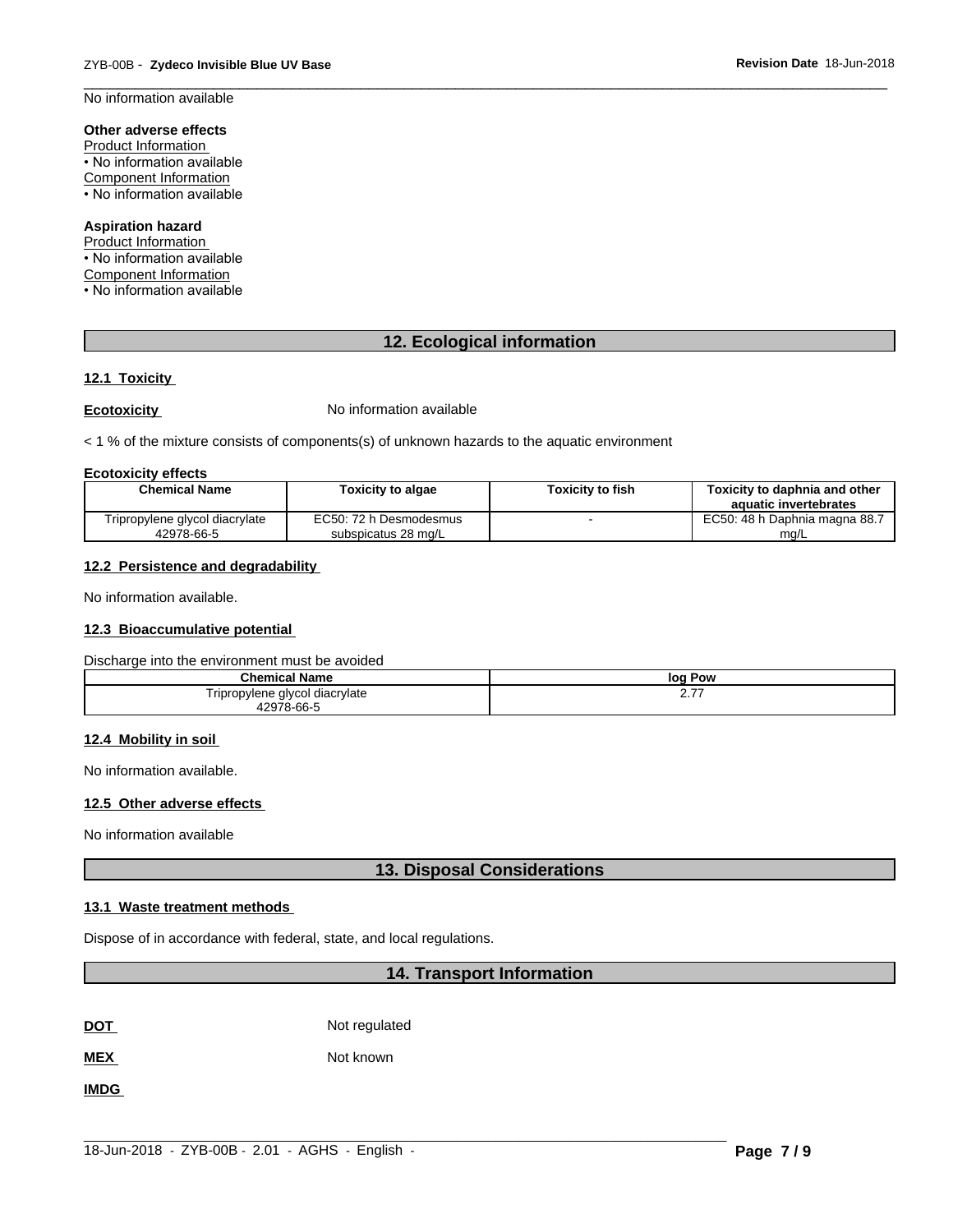| Proper shipping name    | UN3082, Environmentally Hazardous Substance, Liquid, n.o.s., (Tripropylene glycol |  |
|-------------------------|-----------------------------------------------------------------------------------|--|
|                         | diacrylate), 9, PGIII                                                             |  |
| <b>Hazard class</b>     | 9                                                                                 |  |
| UN                      | UN3082                                                                            |  |
| <b>Packing Group</b>    | PGIII                                                                             |  |
| <b>Marine pollutant</b> | Yes                                                                               |  |
| <b>IATA</b>             |                                                                                   |  |
| UN                      | UN3082                                                                            |  |
| Proper shipping name    | UN3082, Environmentally Hazardous Substance, Liquid, n.o.s. (Tripropylene glycol  |  |
|                         | diacrylate), 9, PGIII                                                             |  |
| <b>Hazard class</b>     | 9                                                                                 |  |
| <b>Packing Group</b>    | PGIII                                                                             |  |

 $\overline{\phantom{a}}$  ,  $\overline{\phantom{a}}$  ,  $\overline{\phantom{a}}$  ,  $\overline{\phantom{a}}$  ,  $\overline{\phantom{a}}$  ,  $\overline{\phantom{a}}$  ,  $\overline{\phantom{a}}$  ,  $\overline{\phantom{a}}$  ,  $\overline{\phantom{a}}$  ,  $\overline{\phantom{a}}$  ,  $\overline{\phantom{a}}$  ,  $\overline{\phantom{a}}$  ,  $\overline{\phantom{a}}$  ,  $\overline{\phantom{a}}$  ,  $\overline{\phantom{a}}$  ,  $\overline{\phantom{a}}$ 

# **15. Regulatory information**

#### **15.1 International Inventories**

| <b>TSCA</b>          | Complies                 |
|----------------------|--------------------------|
| <b>DSL</b>           | $\overline{\phantom{0}}$ |
| <b>EINECS/ELINCS</b> | -                        |
| <b>ENCS</b>          |                          |
| <b>IECSC</b>         | -                        |
| <b>KECL</b>          | -                        |
| <b>PICCS</b>         | -                        |
| <b>AICS</b>          | -                        |
| <b>NZIoC</b>         | -                        |

 **TSCA** - United States Toxic Substances Control Act Section 8(b) Inventory

 **DSL** - Canadian Domestic Substances List

 **EINECS/ELINCS** - European Inventory of Existing Chemical Substances/European List of Notified Chemical Substances

 **PICCS** - Philippines Inventory of Chemicals and Chemical Substances

 **ENCS** - Japan Existing and New Chemical Substances

 **IECSC** - China Inventory of Existing Chemical Substances

 **KECL** - Korean Existing and Evaluated Chemical Substances

 **PICCS** - Philippines Inventory of Chemicals and Chemical Substances

 **AICS** - Australian Inventory of Chemical Substances

 **NZIoC** - New Zealand Inventory of Chemicals

#### **15.2 U.S. Federal Regulations**

### **SARA 313**

Section 313 of Title III of the Superfund Amendments and Reauthorization Act of 1986 (SARA). This product does not contain any chemicals which are subject to the reporting requirements of the Act and Title 40 of the Code of Federal Regulations, Part 372

#### **15.3 Pesticide Information**

Not applicable

#### **15.4 U.S. State Regulations**

#### **California Proposition 65**

This product does not contain any Proposition 65 chemicals

| 16. Other information |                        |                       |                          |                                           |  |  |
|-----------------------|------------------------|-----------------------|--------------------------|-------------------------------------------|--|--|
| <b>NFPA</b>           | <b>Health Hazard -</b> | <b>Flammability -</b> | Instability -            | <b>Physical and chemical</b><br>hazards - |  |  |
| <b>HMIS</b>           | Health Hazard 2*       | <b>Flammability 1</b> | <b>Physical Hazard 2</b> | Personal protection X                     |  |  |